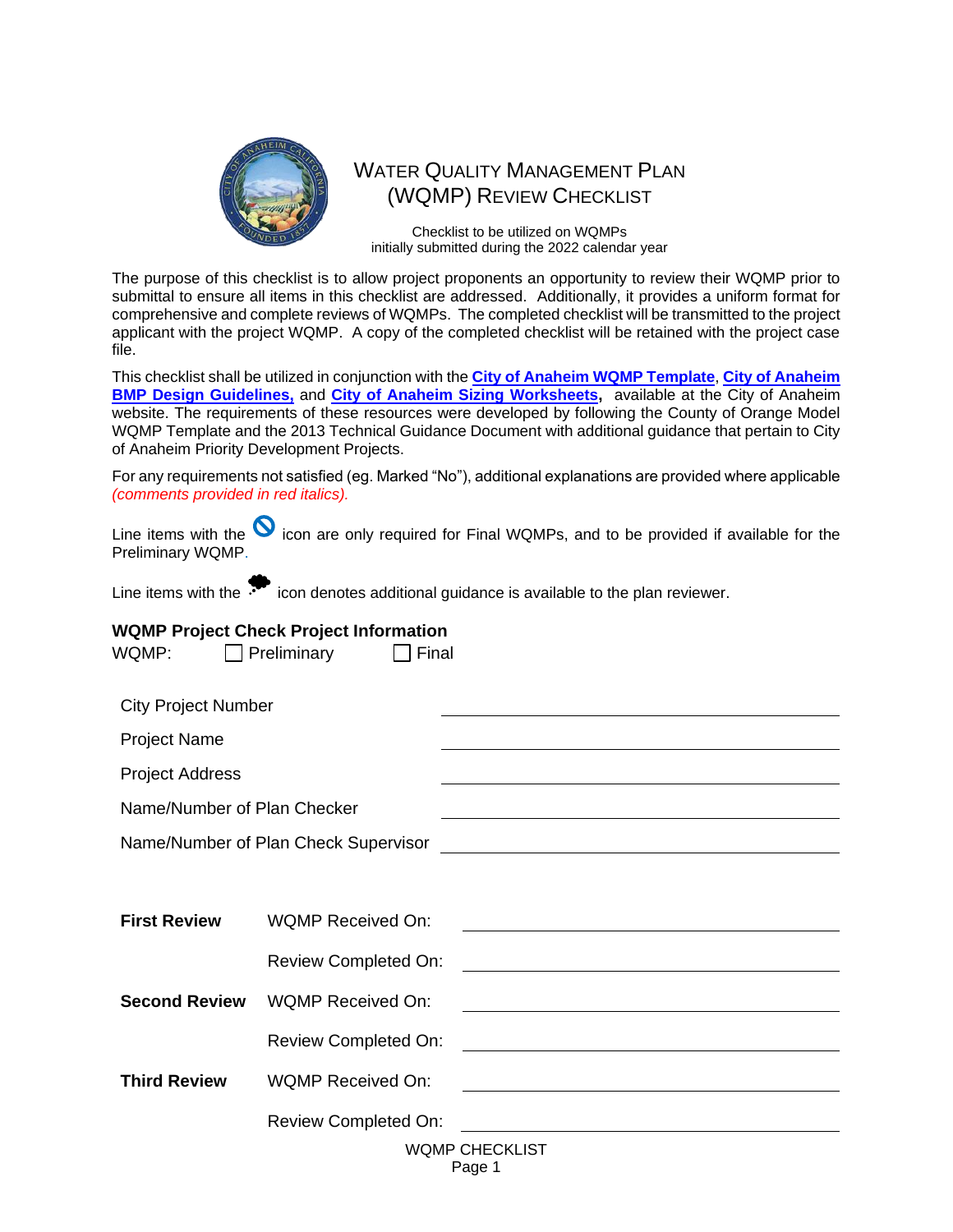# **Title, Owner's Certification and Table of Contents**

| <b>WQMP REQUIREMENT</b>                                                                                                                                                                                                                                                                                    |  | <b>Requirement Satisfied?</b> |     |  |  |
|------------------------------------------------------------------------------------------------------------------------------------------------------------------------------------------------------------------------------------------------------------------------------------------------------------|--|-------------------------------|-----|--|--|
|                                                                                                                                                                                                                                                                                                            |  | <b>No</b>                     | N/A |  |  |
| Has an electronic copy (i.e. PDF) of the WQMP been provided for review?<br>A PDF scan of the hard copy WQMP is not acceptable. The PDF shall be<br>created from the original electronic source files (.docx, .dwg, etc.) to<br>minimize file size, preserve digital quality, and allow for keyword search. |  |                               |     |  |  |
| If applicable, has the Preliminary WQMP and any comments on the<br>Preliminary WQMP deferred to the Final WQMP been reviewed to ensure<br>consistency with Final WQMP?                                                                                                                                     |  |                               |     |  |  |
| Is this WQMP affected by a Master WQMP or similar Document that would<br>affect the design or implementation of the BMPs and, if so, has it been<br>provided and reviewed for consistency?                                                                                                                 |  |                               |     |  |  |
| Is there an existing WQMP for the Property?                                                                                                                                                                                                                                                                |  |                               |     |  |  |
| <b>Title Page</b>                                                                                                                                                                                                                                                                                          |  |                               |     |  |  |
| Name of project                                                                                                                                                                                                                                                                                            |  |                               |     |  |  |
| Application (i.e. OTH number) and/or Tract Number                                                                                                                                                                                                                                                          |  |                               |     |  |  |
| Owner/Developer name, address, phone and email address                                                                                                                                                                                                                                                     |  |                               |     |  |  |
| Site address (or addresses) and planning area number                                                                                                                                                                                                                                                       |  |                               |     |  |  |
| Lot number(s) if site is a portion of a Tract                                                                                                                                                                                                                                                              |  |                               |     |  |  |
| Consulting/Engineering (WQMP preparer) firm name, address, phone<br>and email address                                                                                                                                                                                                                      |  |                               |     |  |  |
| Date WQMP was prepared/revised                                                                                                                                                                                                                                                                             |  |                               |     |  |  |
| Applicable Jurisdictional Information Shown                                                                                                                                                                                                                                                                |  |                               |     |  |  |
| <b>Owner's Certification</b>                                                                                                                                                                                                                                                                               |  |                               |     |  |  |
| S Is the Owner certification statement, in which the project owner<br>acknowledges and accepts the provisions of the WQMP signed?                                                                                                                                                                          |  |                               |     |  |  |
| Is the certification by the Engineer indicating their assurance that the<br>WQMP complies with the permit requirements signed?                                                                                                                                                                             |  |                               |     |  |  |
| <b>Table of Contents</b>                                                                                                                                                                                                                                                                                   |  |                               |     |  |  |
| Is a Table of Contents provided, including a list of all figures and<br>attachments?                                                                                                                                                                                                                       |  |                               |     |  |  |

### **Comments – Title, Owner's Certification and Table of Contents**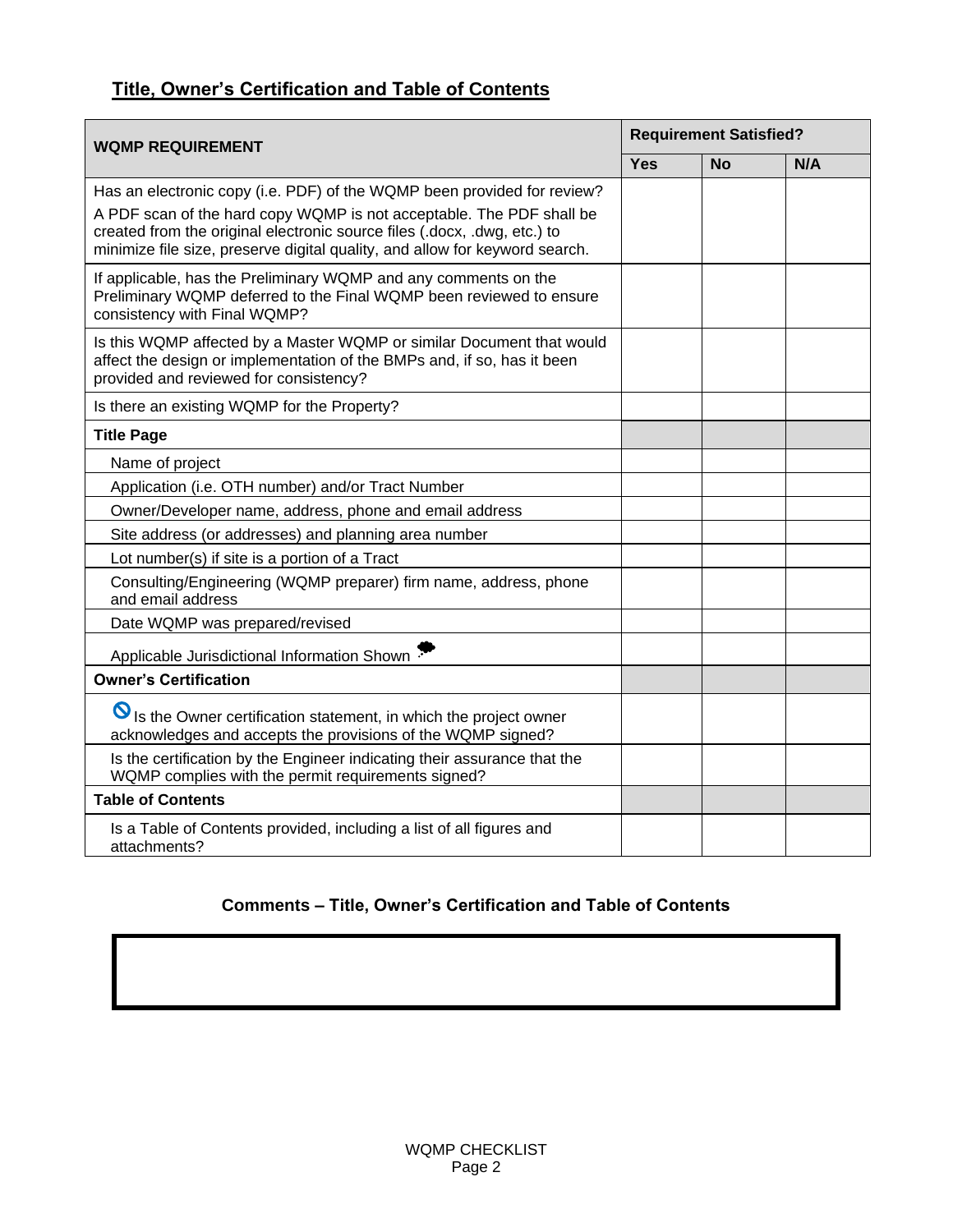# **Section 1 – Discretionary Permits & Water Quality Conditions**

| <b>WQMP REQUIREMENT</b> |                                                                                                                                                                                               |            | <b>Requirement Satisfied?</b> |     |
|-------------------------|-----------------------------------------------------------------------------------------------------------------------------------------------------------------------------------------------|------------|-------------------------------|-----|
|                         |                                                                                                                                                                                               | <b>Yes</b> | <b>No</b>                     | N/A |
| 1.1                     | No Are the Discretionary Permit(s) relevant to WQMP preparation<br>listed, if any?                                                                                                            |            |                               |     |
| 1.2                     | Is the address and/or the lot & tract/parcel map number<br>describing the subject property provided?                                                                                          |            |                               |     |
| 1.3                     | Are applicable conditions from watershed-based plans, such as<br>WIHMPs and TMDLs provided? (Currently Not Applicable)                                                                        |            |                               |     |
| 1.4                     | If applicable, has the prior approved Preliminary WQMP been<br>reviewed to confirm consistency of the Final WQMP? If there are<br>any substantive differences, are they adequately explained? |            |                               |     |

#### **Comments – Section 1**

# **Section 2 – Project Description**

|     | <b>WQMP REQUIREMENT</b>                                                                                                                                                                                                                                           | <b>Requirement Satisfied?</b> |           |     |
|-----|-------------------------------------------------------------------------------------------------------------------------------------------------------------------------------------------------------------------------------------------------------------------|-------------------------------|-----------|-----|
|     |                                                                                                                                                                                                                                                                   | <b>Yes</b>                    | <b>No</b> | N/A |
|     | <b>II.1: Project Description</b>                                                                                                                                                                                                                                  |                               |           |     |
| 2.1 | Does the project accurately identify its priority project<br>development category(s)?                                                                                                                                                                             |                               |           |     |
| 2.2 | Is sufficient detail provided about the proposed development that<br>is not, otherwise, available on the plans and exhibits in Section 6?                                                                                                                         |                               |           |     |
| 2.3 | Are pre- and post-project condition impervious percentages,<br>drainage patterns, and storm drain connections provided to<br>understand the project's drainage conditions and hydrology?                                                                          |                               |           |     |
|     | <b>For Commercial and Industrial Projects:</b>                                                                                                                                                                                                                    |                               |           |     |
| 2.4 | Is the Standard Industrial Classification (SIC) Code(s) which best<br>describes the facilities operations provided?                                                                                                                                               |                               |           |     |
| 2.5 | O Describes, if any, food preparation, cooking, and eating areas<br>(specify location and type of area), delivery areas and loading<br>docks, outdoor material storage areas, vehicle maintenance<br>areas, and other activities that will be completed outdoors? |                               |           |     |
|     | <b>For Residential Projects:</b>                                                                                                                                                                                                                                  |                               |           |     |
| 2.6 | $\boldsymbol{\mathcal{S}}$<br>Range of lot and home sizes provided, and all community<br>facilities such as laundry, car wash, swimming pools, jacuzzi,<br>parks, open spaces, tot lots, etc, if any?                                                             |                               |           |     |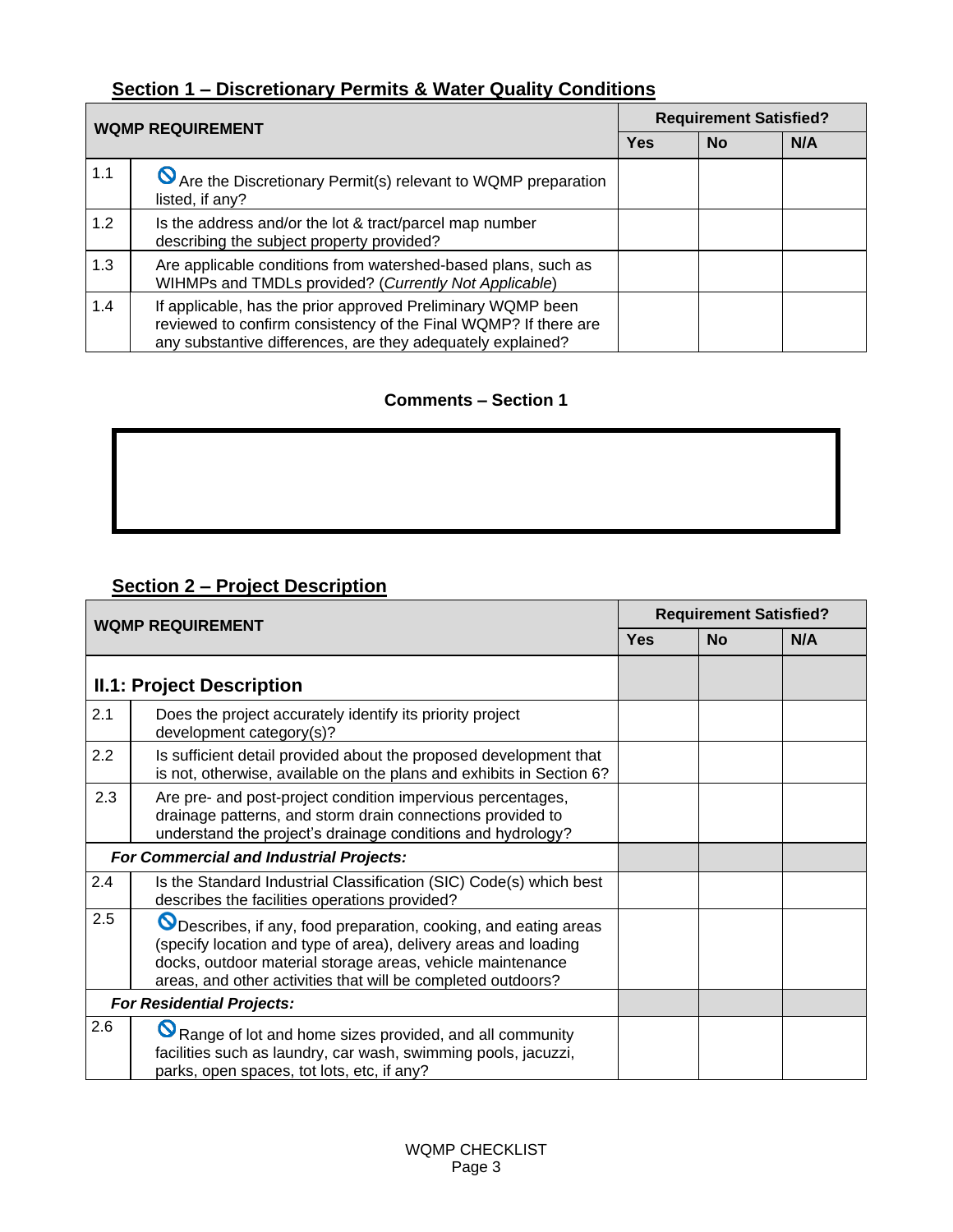|      | <b>WQMP REQUIREMENT</b>                                                                                                                                                             | <b>Requirement Satisfied?</b> |           |     |
|------|-------------------------------------------------------------------------------------------------------------------------------------------------------------------------------------|-------------------------------|-----------|-----|
|      |                                                                                                                                                                                     | <b>Yes</b>                    | <b>No</b> | N/A |
|      | <b>II.2: Potential Stormwater Pollutants</b>                                                                                                                                        |                               |           |     |
| 2.7  | Does the project identify the potential stormwater or urban runoff<br>pollutants reasonably expected to be associated with the project<br>(see Table 2.1 of the TGD for reference)? |                               |           |     |
|      | <b>II.3: Hydrologic Conditions of Concern</b>                                                                                                                                       |                               |           |     |
| 2.8  | Are Hydrologic Conditions of Concern (HCOC) identified (see<br>TGD Appendix XVI)?                                                                                                   |                               |           |     |
|      | http://www.ocwatersheds.com/gov/pw/watersheds/documents/wq<br>mp/technical_guidance_document_(tgd)/technical_guidance_doc<br>ument watershed exhibits.asp                           |                               |           |     |
| 2.9  | If the project is determined to be in an HCOC susceptible area,<br>are supporting 2-year pre- and post-development runoff volume,<br>Tc, and flow rate calculations provided?       |                               |           |     |
| 2.10 | Does the project adequately demonstrate that it is exempt or<br>requires hydromodification (post-development does or does not<br>exceed 5% pre-development)?                        |                               |           |     |
|      | <b>II.4: Post Development Drainage Characteristics</b>                                                                                                                              |                               |           |     |
| 2.11 | Is post-development drainage characteristics adequately<br>described, including how runoff drains from the project site to<br>downstream receiving waters?                          |                               |           |     |
|      | <b>II.5: Property Ownership/Management</b>                                                                                                                                          |                               |           |     |
| 2.12 | Describes ownership of all portions of project and site:                                                                                                                            |                               |           |     |
|      | If applicable, is all infrastructure proposed to be transferred<br>$\bullet$<br>to public agencies (City, County, Caltrans, etc.) properly<br>identified?                           |                               |           |     |
|      | O If applicable, is a homeowners or property owners<br>$\bullet$<br>association to be formed properly identified?                                                                   |                               |           |     |

# **Section 3 – Site Description**

| <b>WQMP REQUIREMENT</b>        |                                                                                      | <b>Requirement Satisfied?</b> |           |     |  |
|--------------------------------|--------------------------------------------------------------------------------------|-------------------------------|-----------|-----|--|
|                                |                                                                                      |                               | <b>No</b> | N/A |  |
| <b>III.1: Physical Setting</b> |                                                                                      |                               |           |     |  |
| 3.1                            | Identifies project location, community name, and site size to<br>nearest tenth acre? |                               |           |     |  |
| 3.2                            | Is the zoning and land use designation identified?                                   |                               |           |     |  |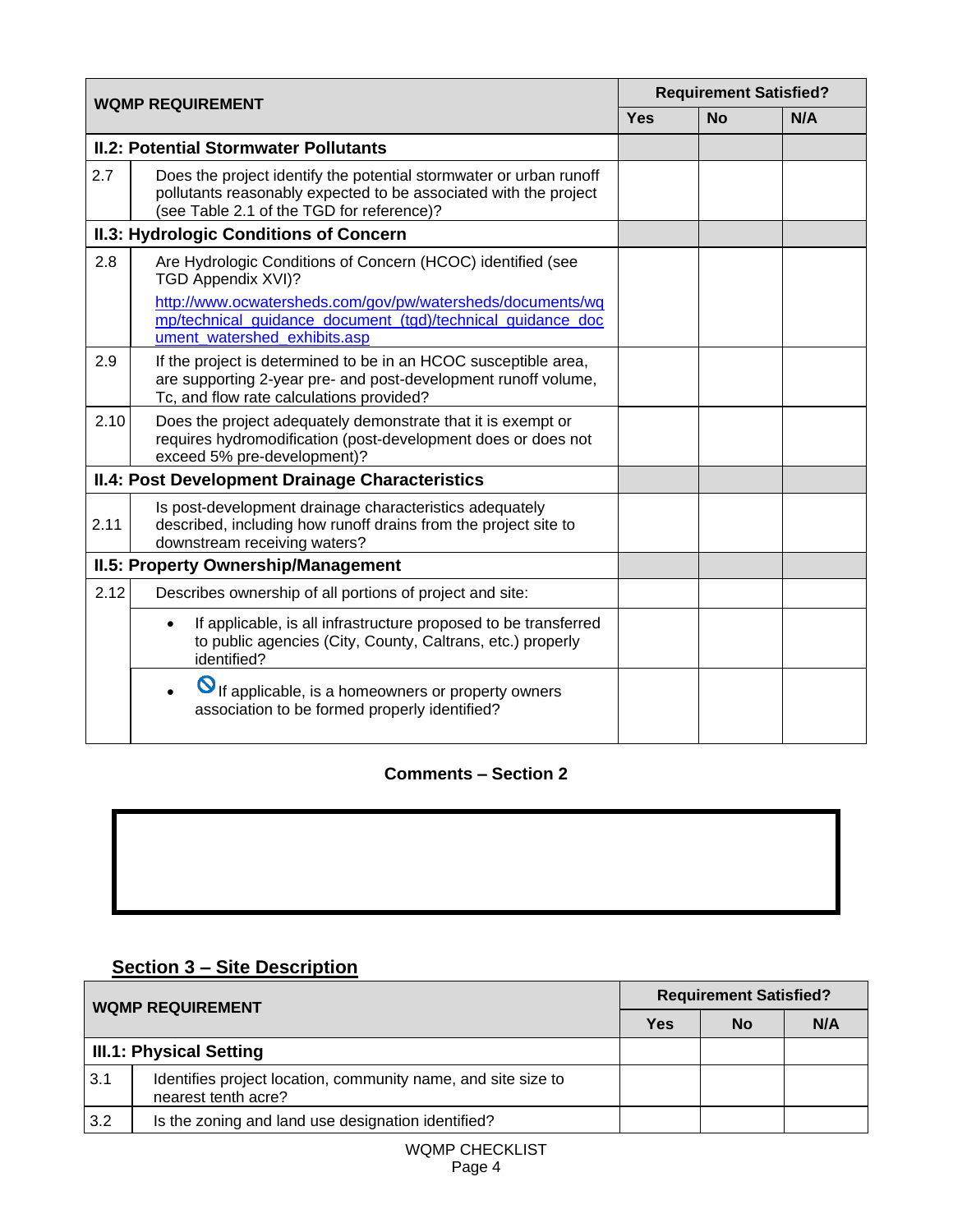|     | <b>WQMP REQUIREMENT</b>                                                                                                                                                                                                                 |  | <b>Requirement Satisfied?</b> |     |
|-----|-----------------------------------------------------------------------------------------------------------------------------------------------------------------------------------------------------------------------------------------|--|-------------------------------|-----|
|     |                                                                                                                                                                                                                                         |  | <b>No</b>                     | N/A |
| 3.3 | Is Hydrologic Soil Group(s) A, B, C, or D for the site correctly<br>identified?<br>http://ocwatersheds.com/gov/pw/watersheds/documents/wqmp/te<br>chnical_guidance_document_(tgd)/technical_guidance_document<br>watershed_exhibits.asp |  |                               |     |
|     | <b>III.2: Site Characteristics</b>                                                                                                                                                                                                      |  |                               |     |
| 3.4 | Is the Precipitation Zone (see TGD Appendix XVI or the website<br>link above for reference) for the project site correctly identified?                                                                                                  |  |                               |     |
| 3.5 | Does the project identify all details related to soil type/geologic<br>conditions based on best available information?                                                                                                                  |  |                               |     |
| 3.6 | If present, is off-site run-on identified and does the project<br>describe how it will be managed? If there are co-mingled flows,<br>are they adequately treated by LID BMPs?                                                           |  |                               |     |
|     | <b>III.3: Watershed Description</b>                                                                                                                                                                                                     |  |                               |     |
| 3.7 | Is the watershed in which the project is located identified and the:                                                                                                                                                                    |  |                               |     |
|     | Downstream receiving waters?<br>$\bullet$                                                                                                                                                                                               |  |                               |     |
|     | 303(d) Listed Water Quality Impairments?<br>$\bullet$<br>(https://www.waterboards.ca.gov/water_issues/programs/tm<br>dl/integrated2014_2016.shtml)                                                                                      |  |                               |     |
|     | Applicable Total Maximum Daily Loads (TMDLs)?<br>$\bullet$                                                                                                                                                                              |  |                               |     |
|     | Pollutants of Concern for the Project?                                                                                                                                                                                                  |  |                               |     |
|     | Environmentally Sensitive Areas? (N/A to Anaheim)                                                                                                                                                                                       |  |                               |     |

# **Section 4 – Best Management Practices (BMPs)**

| <b>WQMP REQUIREMENT</b> |                                                                                                                                                                                            | <b>Requirement Satisfied?</b> |    |     |
|-------------------------|--------------------------------------------------------------------------------------------------------------------------------------------------------------------------------------------|-------------------------------|----|-----|
|                         |                                                                                                                                                                                            |                               | No | N/A |
|                         | <b>IV.1: Project Performance Criteria</b>                                                                                                                                                  |                               |    |     |
| 4.1                     | If applicable Watershed Infiltration and Hydromodification<br>Master Plan (WIHMP) is available, does the project<br>incorporate watershed specific criteria? (Currently Not<br>Applicable) |                               |    |     |
| 4.2                     | If Project is susceptible to HCOCs, is Section 7.II-2.4.2.2 of the<br>Model WQMP (North County Requirements) transcribed,<br>verbatim?                                                     |                               |    |     |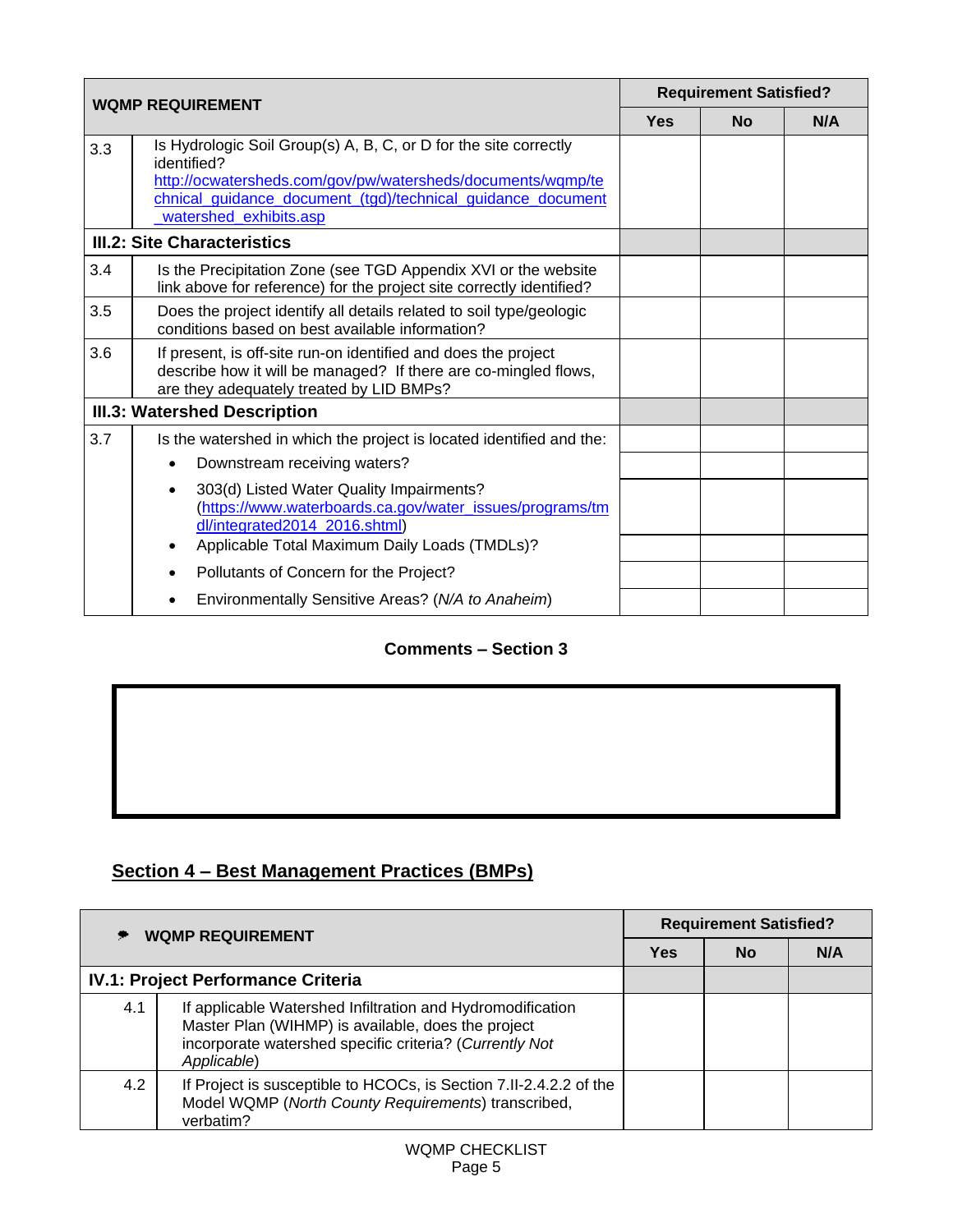| <b>WQMP REQUIREMENT</b> |                                                                                                                                                                                                                                                                                                                                                       | <b>Requirement Satisfied?</b> |           |     |
|-------------------------|-------------------------------------------------------------------------------------------------------------------------------------------------------------------------------------------------------------------------------------------------------------------------------------------------------------------------------------------------------|-------------------------------|-----------|-----|
|                         |                                                                                                                                                                                                                                                                                                                                                       |                               | <b>No</b> | N/A |
| 4.3                     | Are the applicable LID performance criteria transcribed,<br>verbatim, from Section 7.II-2.4.3 of the Model WQMP,<br>including specific BMP approaches identified for any specific<br>project features (such as EPA Green Streets)?                                                                                                                    |                               |           |     |
| 4.4                     | If it is not feasible to meet LID performance criteria, are<br>applicable treatment control BMP performance criteria<br>transcribed, verbatim, from Section 7.II-3.2.2 of the Model<br>WQMP, including calculations based on accepted criteria?                                                                                                       |                               |           |     |
| 4.5                     | Is the calculated LID design storm capture volume (DCV)<br>provided, based on Orange County specific criteria?                                                                                                                                                                                                                                        |                               |           |     |
|                         | IV.2: Site Design and Drainage Plan                                                                                                                                                                                                                                                                                                                   |                               |           |     |
| 4.6                     | Describes a site design and drainage plan that:                                                                                                                                                                                                                                                                                                       |                               |           |     |
|                         | Provides a narrative of site design practices utilized (i.e.<br>$\bullet$<br>HSCs that are not designed to meet numeric<br>performance criteria);                                                                                                                                                                                                     |                               |           |     |
|                         | Provides calculations of Design Capture Volume (DCV)<br>for each DMA;                                                                                                                                                                                                                                                                                 |                               |           |     |
| 4.7                     | If the project includes a parking structure or garage with open<br>sides, is the BMP designed to accommodate runoff from wind<br>driven rain into the parking structure as outlined in the BMP<br>Design Guidelines?                                                                                                                                  |                               |           |     |
| 4.8                     | If the Project includes a loading dock, is the loading dock<br>drainage routed to a biotreatment BMP where feasible and<br>does the design follow applicable fact sheet design                                                                                                                                                                        |                               |           |     |
|                         | requirements (SD-31, N6, etc)?                                                                                                                                                                                                                                                                                                                        |                               |           |     |
| 4.9                     | If the Project Includes improvements within the City's Right-of-<br>Way (ROW), please answer the questions below or mark N/A:                                                                                                                                                                                                                         |                               |           |     |
|                         | Are the areas of improvements to the City's ROW (e.g.<br>roadway widening, new drive approach, relocated<br>catch basin) adequately described narratively in the<br>report? For Preliminary WQMPs, it is acceptable to<br>describe the ROW improvements and note that an<br>appropriate BMP strategy will be included as part of<br>the Final WQMP. : |                               |           |     |
|                         | $\boldsymbol{\mathcal{S}}$<br>Is the ROW Significant Redevelopment Footprint<br>Exhibit included in the WQMP and does it accurately<br>identify any changes of purpose, impacts to hydraulic<br>capacity or changes to grade line associated with the<br>ROW improvements?                                                                            |                               |           |     |
|                         | Are the ROW improvement areas addressed<br>adequately by upsizing on-site BMPs following the<br>City of Anaheim BMP Design Guidelines, or by use of<br>BMPs within the City ROW following Public Works<br>design guidelines and Green Street Standards? (see<br>item 5.5 to ensure O&M will be accepted if applicable).                               |                               |           |     |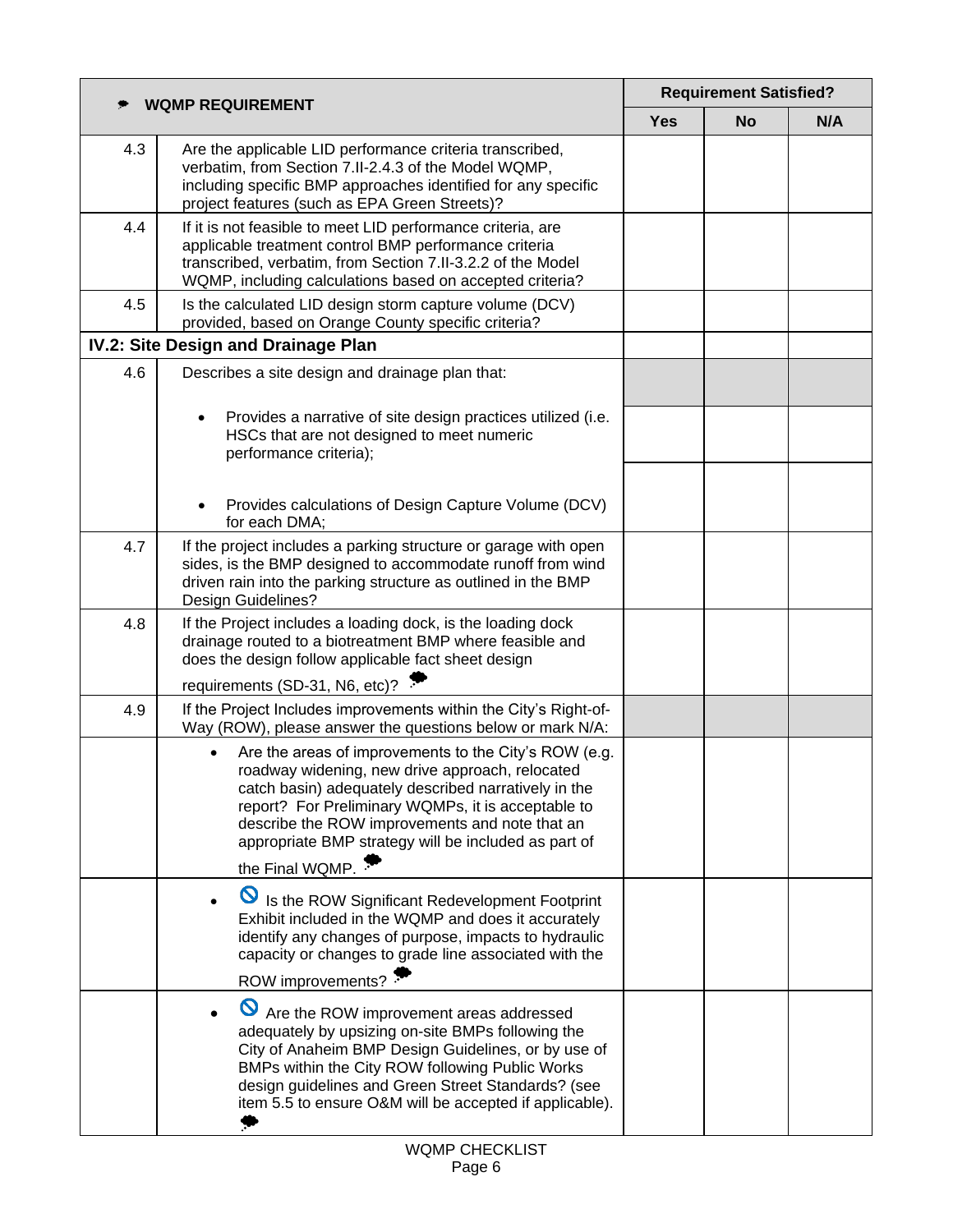| <b>WQMP REQUIREMENT</b>  |                                                                                                                                                                                                                                                                                                                                                                                                                                                | <b>Requirement Satisfied?</b> |           |     |
|--------------------------|------------------------------------------------------------------------------------------------------------------------------------------------------------------------------------------------------------------------------------------------------------------------------------------------------------------------------------------------------------------------------------------------------------------------------------------------|-------------------------------|-----------|-----|
|                          |                                                                                                                                                                                                                                                                                                                                                                                                                                                |                               | <b>No</b> | N/A |
| 4.10                     | Are LID BMPs designed as off-line systems, where feasible?<br>Low flows are routed to the BMP, while high flows bypass the                                                                                                                                                                                                                                                                                                                     |                               |           |     |
|                          | system. $\cdot$                                                                                                                                                                                                                                                                                                                                                                                                                                |                               |           |     |
| 4.11                     | If LID BMP system is in-line (high and low flows are routed<br>through the system), is the bypass/overflow outlet structure<br>properly designed to convey the high flow storm event<br>associated with the project (i.e. 10-, 25-, 50- year) and not                                                                                                                                                                                          |                               |           |     |
|                          | cause resuspension of pollutants?                                                                                                                                                                                                                                                                                                                                                                                                              |                               |           |     |
|                          | IV.3: LID BMP Selection and Project Conformance Analysis                                                                                                                                                                                                                                                                                                                                                                                       |                               |           |     |
| 4.12                     | Hydrologic Source Controls (if HSCs are proposed to meet<br>retention criteria): Does the narrative and calculations of<br>proposed HSCs show how they meet retention requirements?<br>Are the results supported with the completion of Worksheet A<br>from the TGD?                                                                                                                                                                           |                               |           |     |
| <b>Infiltration BMPs</b> |                                                                                                                                                                                                                                                                                                                                                                                                                                                |                               |           |     |
| 4.13                     | Has the Infiltration Feasibility Worksheet (Table 2.7 from TGD)<br>been completed and included?                                                                                                                                                                                                                                                                                                                                                |                               |           |     |
| 4.14                     | Has the Summary of Groundwater-related Feasibility Criteria<br>(Worksheet I from TGD) been completed and included?                                                                                                                                                                                                                                                                                                                             |                               |           |     |
| 4.15                     | If Infiltration is feasible, is the selection of BMP type (INF)<br>described, and do sizing calculations show adequate capacity                                                                                                                                                                                                                                                                                                                |                               |           |     |
|                          | and drawdown? $\cdot$                                                                                                                                                                                                                                                                                                                                                                                                                          |                               |           |     |
| 4.16                     | Are BMPs properly designed to retain the DCV in an elegant<br>and efficient manner (e.g. overflow drains are at correct<br>heights, pervious pavement is not on a slope or is considered<br>in volumetric calculation, planting soil is specified in detail if<br>volume is claimed for engineered media)? All BMP sizing shall<br>follow the City of Anaheim modified TGD sizing worksheets,<br>available for download from the City website. |                               |           |     |
| 4.17                     | Is adequate pretreatment provided relative to land use and<br>anticipated pollutants, soil conditions and type of infiltration<br>BMP? In all scenarios, PRE-2 (catch basin inserts) and<br>pretreatment BMPs that feature standing water are not allowed<br>for pretreatment of infiltration BMPs.                                                                                                                                            |                               |           |     |
| 4.18                     | Ø<br>Class V Injection Well (i.e. drywells): If the infiltration<br>facility qualifies as a Class V Injection Well (see link:<br>http://water.epa.gov/type/groundwater/uic/class5/types_storm<br>water.cfm) has it been submitted to the EPA database for<br>registration? (see link:<br>https://www.epa.gov/uic/forms/underground-injection-wells-<br>registration                                                                            |                               |           |     |
| 4.19                     | Ø<br>City Water Utility Well Permit: If a well (typically<br>stormwater infiltration well) is proposed, has the requirement<br>for a Well Permit (https://ca-<br>anaheim.civicplus.com/DocumentCenter/View/4066) been<br>conveyed to applicant?                                                                                                                                                                                                |                               |           |     |
|                          | Evapotranspiration, Rainwater Harvesting BMPs (ONLY required if<br>entire DCV not met through above BMPs)                                                                                                                                                                                                                                                                                                                                      |                               |           |     |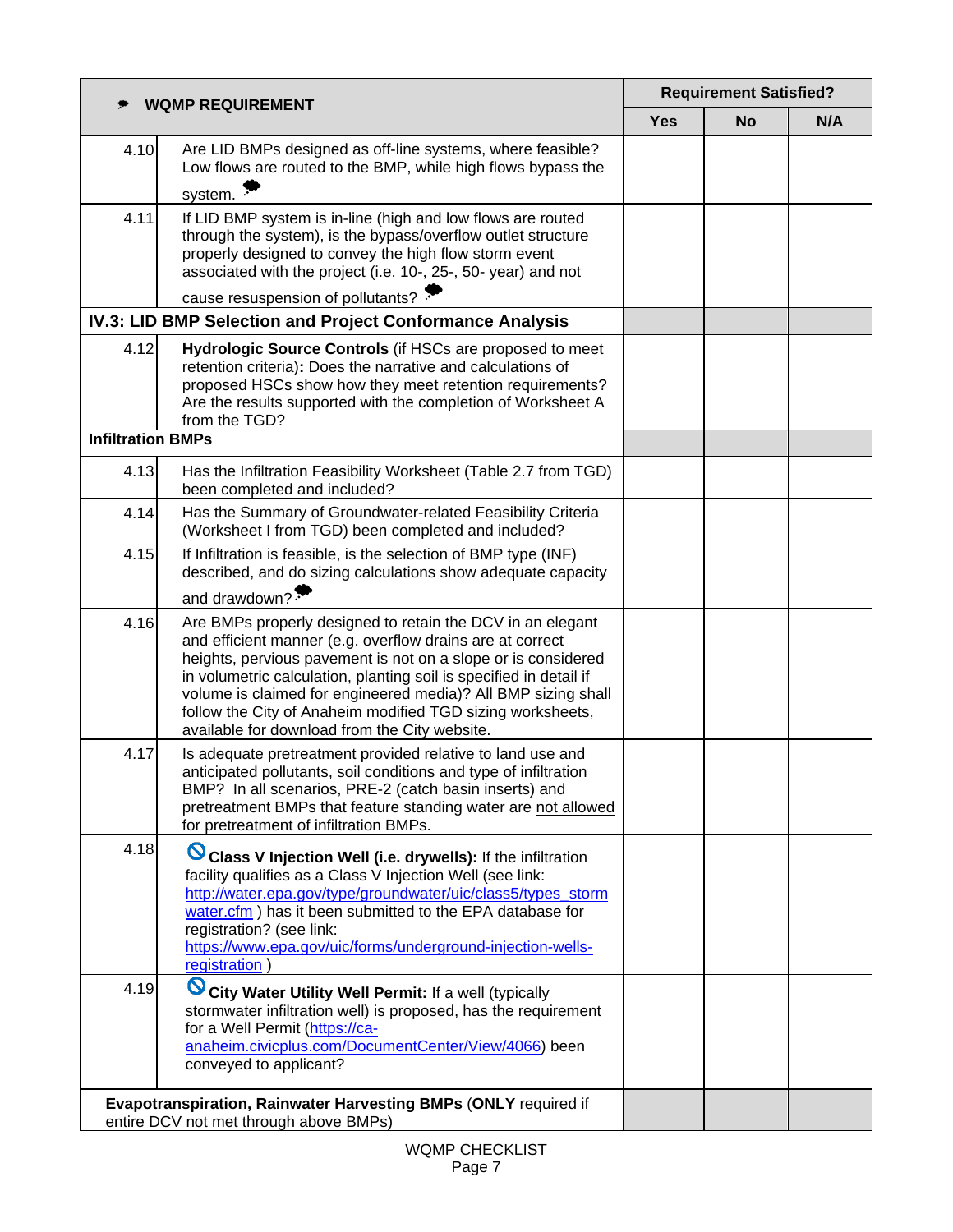| <b>WQMP REQUIREMENT</b> |                                                                                                                                                                                                                                                                                                                                                                                                                                                                                                                      | <b>Requirement Satisfied?</b> |           |     |
|-------------------------|----------------------------------------------------------------------------------------------------------------------------------------------------------------------------------------------------------------------------------------------------------------------------------------------------------------------------------------------------------------------------------------------------------------------------------------------------------------------------------------------------------------------|-------------------------------|-----------|-----|
|                         |                                                                                                                                                                                                                                                                                                                                                                                                                                                                                                                      |                               | <b>No</b> | N/A |
| 4.20                    | Has TGD Feasibility Worksheet J and supporting calculations<br>been completed?                                                                                                                                                                                                                                                                                                                                                                                                                                       |                               |           |     |
| 4.21                    | Has the selection, suitability and sizing information, with<br>applicable calculations, of Harvest-and-Reuse (HU) BMPs<br>been provided?                                                                                                                                                                                                                                                                                                                                                                             |                               |           |     |
| 4.22                    | If Evapotranspiration/Harvesting BMPs are infeasible to treat<br>the LID DCV, has documentation been provided as to how<br>much DCV can be met and why it is not feasible to meet the<br>full volume with evapotranspiration/ harvest BMPs, infiltration<br>BMPs, or a combination of them?                                                                                                                                                                                                                          |                               |           |     |
| above BMPs)             | Biotreatment BMPs (ONLY required if entire DCV not met through                                                                                                                                                                                                                                                                                                                                                                                                                                                       |                               |           |     |
| 4.23                    | Has the selection, suitability and sizing information, with<br>applicable calculations, of Biotreatment (BIO) BMPs been<br>provided?                                                                                                                                                                                                                                                                                                                                                                                 |                               |           |     |
| 4.24                    | Are the Biotreatment BMPs designed in an elegant and<br>efficient manner to prevent clogging of inflow/outflow pipes?                                                                                                                                                                                                                                                                                                                                                                                                |                               |           |     |
|                         | Hydromodification Control BMPs (if required)                                                                                                                                                                                                                                                                                                                                                                                                                                                                         |                               |           |     |
| 4.25                    | Has the selection, suitability and sizing information, with<br>applicable calculations, of Hydromodification Control BMPs<br>been provided?                                                                                                                                                                                                                                                                                                                                                                          |                               |           |     |
|                         | Source Control, Treatment Control, and Other BMP Details                                                                                                                                                                                                                                                                                                                                                                                                                                                             |                               |           |     |
| 4.26                    | Regional/Sub-Regional LID BMPs (if available and DCV not<br>met through above BMPs): Are regional/sub-regional LID<br>BMPs in which the project will participate in adequately<br>described?                                                                                                                                                                                                                                                                                                                         |                               |           |     |
| 4.27                    | Treatment Control BMPs Has the selection, suitability and<br>sizing information, with applicable calculations, of Treatment<br>BMPs as well as Full Capture System (FCS) trash BMPs been<br>provided?                                                                                                                                                                                                                                                                                                                |                               |           |     |
| 4.28                    | $\mathbf{\Theta}$ If the project impacts an off-site catch basin within the<br>City's Right of Way, does design include the implementation of<br>"full capture systems" within the catch basin(s) that are<br>designed to treat the 1-year, 1-hour storm event for the entire                                                                                                                                                                                                                                        |                               |           |     |
|                         | tributary area of the catch basin?<br>https://www.waterboards.ca.gov/water_issues/programs/storm                                                                                                                                                                                                                                                                                                                                                                                                                     |                               |           |     |
|                         | water/docs/trash_implementation/a1_certified_fcd.pdf >                                                                                                                                                                                                                                                                                                                                                                                                                                                               |                               |           |     |
| 4.29                    | Do Priority Land Use (PLU) on-site BMPs include full capture<br>certification or does a separate BMP address the full capture<br>of trash? Full-capture systems must be sized for the 1-year, 1-<br>hour storm event for the on-site drainage area. For Preliminary<br>WQMP, a narrative description of how the PLU project will<br>achieve full capture is required; for the Final WQMP, 1-year, 1-<br>hour calculations must be provided to show capacity of<br>proposed BMPs to achieve full capture performance. |                               |           |     |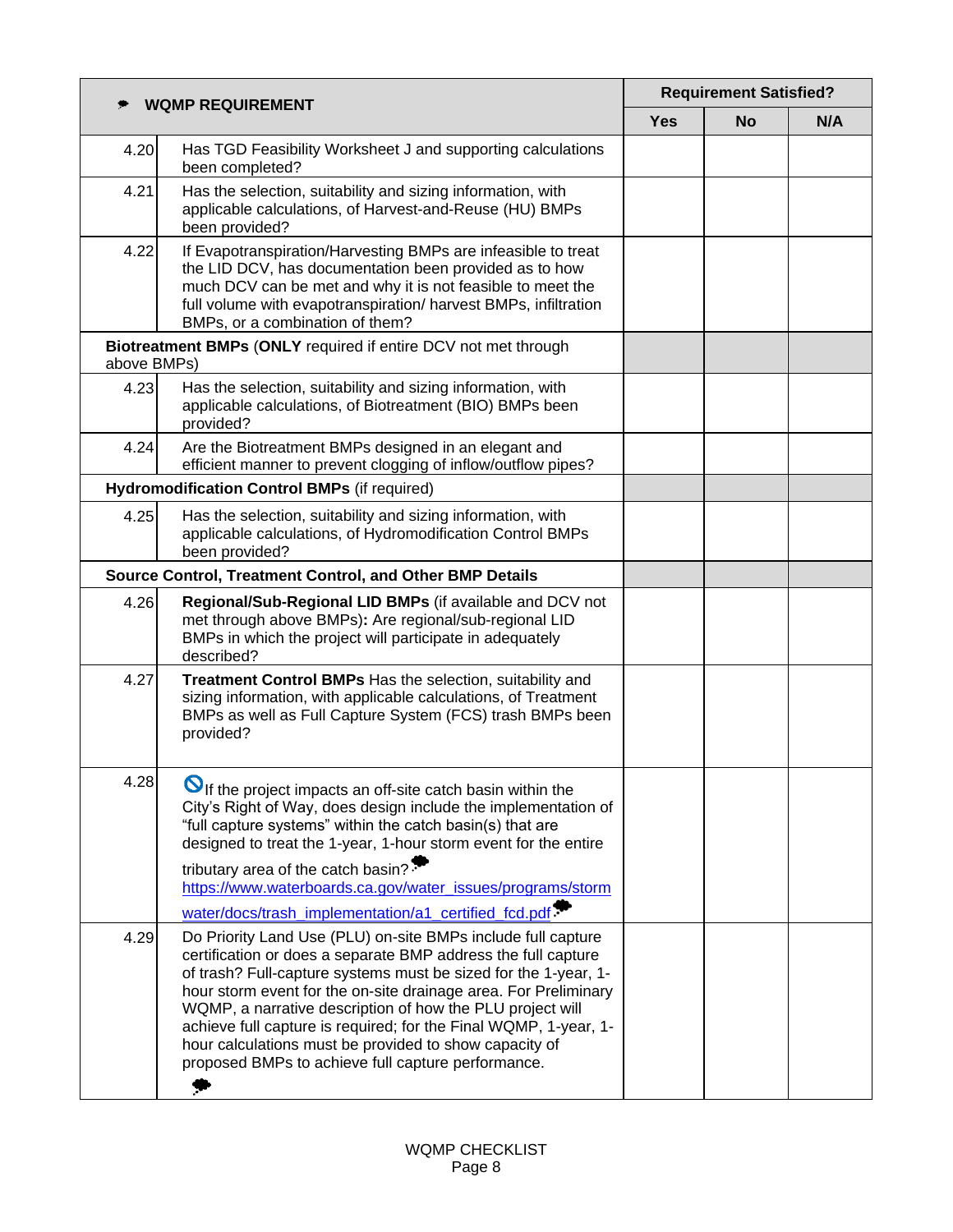|      | <b>WQMP REQUIREMENT</b>                                                                                                                                                                                                                                                                    |            | <b>Requirement Satisfied?</b> |     |
|------|--------------------------------------------------------------------------------------------------------------------------------------------------------------------------------------------------------------------------------------------------------------------------------------------|------------|-------------------------------|-----|
|      |                                                                                                                                                                                                                                                                                            | <b>Yes</b> | <b>No</b>                     | N/A |
| 4.30 | Non-Structural Source Control BMPs: Does the project<br>properly prescribe non-structural source control BMPs and<br>include valid explanations for those that are not used? Are<br>implementation responsibilities identified and description of<br>each prescribed BMP provided as well? |            |                               |     |
| 4.31 | <b>Structural Source Control BMPs: Does the project properly</b><br>prescribe structural source control BMPs include valid<br>explanations for those that are not used? Are implementation<br>responsibilities identified and description of each prescribed<br>BMP provided as well?      |            |                               |     |
| 4.32 | Are proper and accepted terminology, consistent with CASQA<br>or other industry standards, used to describe all structural<br>BMP <sub>s</sub> ?                                                                                                                                           |            |                               |     |
| 4.33 | If applicable, does the project lists and appropriately calculates<br>any applicable Water Quality Credits?                                                                                                                                                                                |            |                               |     |
| 4.34 | If applicable, does the project describe an alternative<br>compliance plan including obligations and proposed alternative<br>compliance measures?                                                                                                                                          |            |                               |     |

# **Section 5 - Inspection/Maintenance Responsibility for BMPs**

| <b>WQMP REQUIREMENT</b> |                                                                                                                                                                                                                                                                                                                              | <b>Requirement Satisfied?</b> |           |     |
|-------------------------|------------------------------------------------------------------------------------------------------------------------------------------------------------------------------------------------------------------------------------------------------------------------------------------------------------------------------|-------------------------------|-----------|-----|
|                         |                                                                                                                                                                                                                                                                                                                              | <b>Yes</b>                    | <b>No</b> | N/A |
| 5.1                     | Is the Operation and Maintenance Matrix completed with all<br>source control BMPs, LID, Treatment, Trash (FCS require annual<br>inspection/maintenance) and Pre-treatment BMPs selected for<br>the project? Is the O&M Plan and specific O&M Fact<br>Sheets/Guides for LID or Proprietary BMPs included as an<br>attachment? |                               |           |     |
| 5.2                     | Does the O&M Plan identify an appropriate mechanism for the<br>long-term operation and maintenance, including funding?                                                                                                                                                                                                       |                               |           |     |
| 5.3                     | Does the O&M Section identify the entity (or entities) responsible<br>for the long-term inspection and maintenance of all Source<br>Control BMPs and any Treatment Control BMPs, including name,<br>title, company, address, and phone number.                                                                               |                               |           |     |
| 5.4                     | Does the O&M Plan prescribe appropriate minimum frequencies<br>for inspection and maintenance of BMPs to ensure their<br>continued effectiveness?                                                                                                                                                                            |                               |           |     |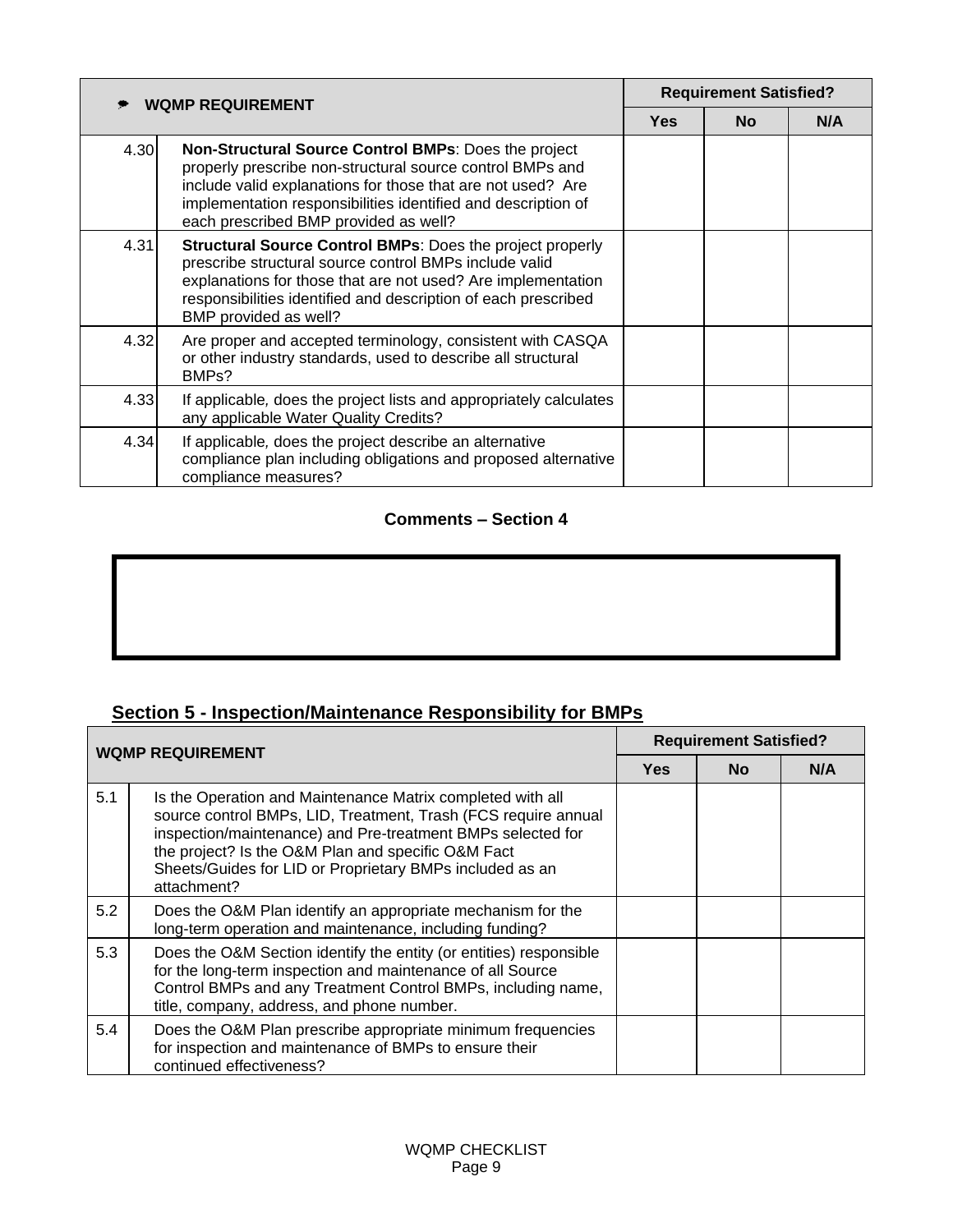| 5.5 | In order to ensure that the current owner recognizes that upon<br>sale or transfer of property, the Notice of Transfer of<br>Responsibility must be completed, is this form included in the<br>Attachments (see Exhibit D in link below)?<br>https://www.anaheim.net/DocumentCenter/View/222/NPDES-<br><b>Water-Quality-Control-PDF</b> |  |  |
|-----|-----------------------------------------------------------------------------------------------------------------------------------------------------------------------------------------------------------------------------------------------------------------------------------------------------------------------------------------|--|--|
| 5.6 | S Is the Project subject to cross-lot drainage?                                                                                                                                                                                                                                                                                         |  |  |
| 5.7 | If the Project has BMPs within the City's ROW that the City<br>will be responsible for inspection/maintenance, is the Operations<br>ROW BMP Acceptance Memo included in the Attachments of the<br>WQMP?                                                                                                                                 |  |  |

# **Section 6 – WQMP BMP Plan**

| <b>WQMP REQUIREMENT</b> |                                                                                                                                                                | <b>Requirement Satisfied?</b> |           |     |
|-------------------------|----------------------------------------------------------------------------------------------------------------------------------------------------------------|-------------------------------|-----------|-----|
|                         |                                                                                                                                                                |                               | <b>No</b> | N/A |
| 6.1                     | Has an 11" by 17" plot plan been included? (see prior comments<br>in Section 4 regarding deficiencies)                                                         |                               |           |     |
| 6.2                     | Do all figures, maps, plot plans, etc. have a legend, including a<br>North arrow and scale?                                                                    |                               |           |     |
| 6.3                     | Are BMPs labeled and is enough detail provided to allow a Site<br>Manager the ability to understand what is in place and how it<br>operates and is maintained? |                               |           |     |
| 6.4                     | Are locations of roof downspouts identified to ensure runoff<br>from buildings are appropriately routed as depicted by the DMAs?                               |                               |           |     |
| 6.5                     | Does the plot plan provide the following minimum information?                                                                                                  |                               |           |     |
|                         | Project location;                                                                                                                                              |                               |           |     |
|                         | Site boundary and easements, if any;                                                                                                                           |                               |           |     |
|                         | Drainage delineations (DMAs) and flow information,<br>including storm drain facilities;                                                                        |                               |           |     |
|                         | Drainage connections,<br>Paved (i.e. parking) versus landscaped surfaces;<br>$\bullet$                                                                         |                               |           |     |
|                         | BMP cross section details;<br>$\bullet$                                                                                                                        |                               |           |     |
|                         | Structural Source Control BMP locations; and                                                                                                                   |                               |           |     |
|                         | GIS Coordinates of LID/Treatment/Hydromodification<br>BMPs;                                                                                                    |                               |           |     |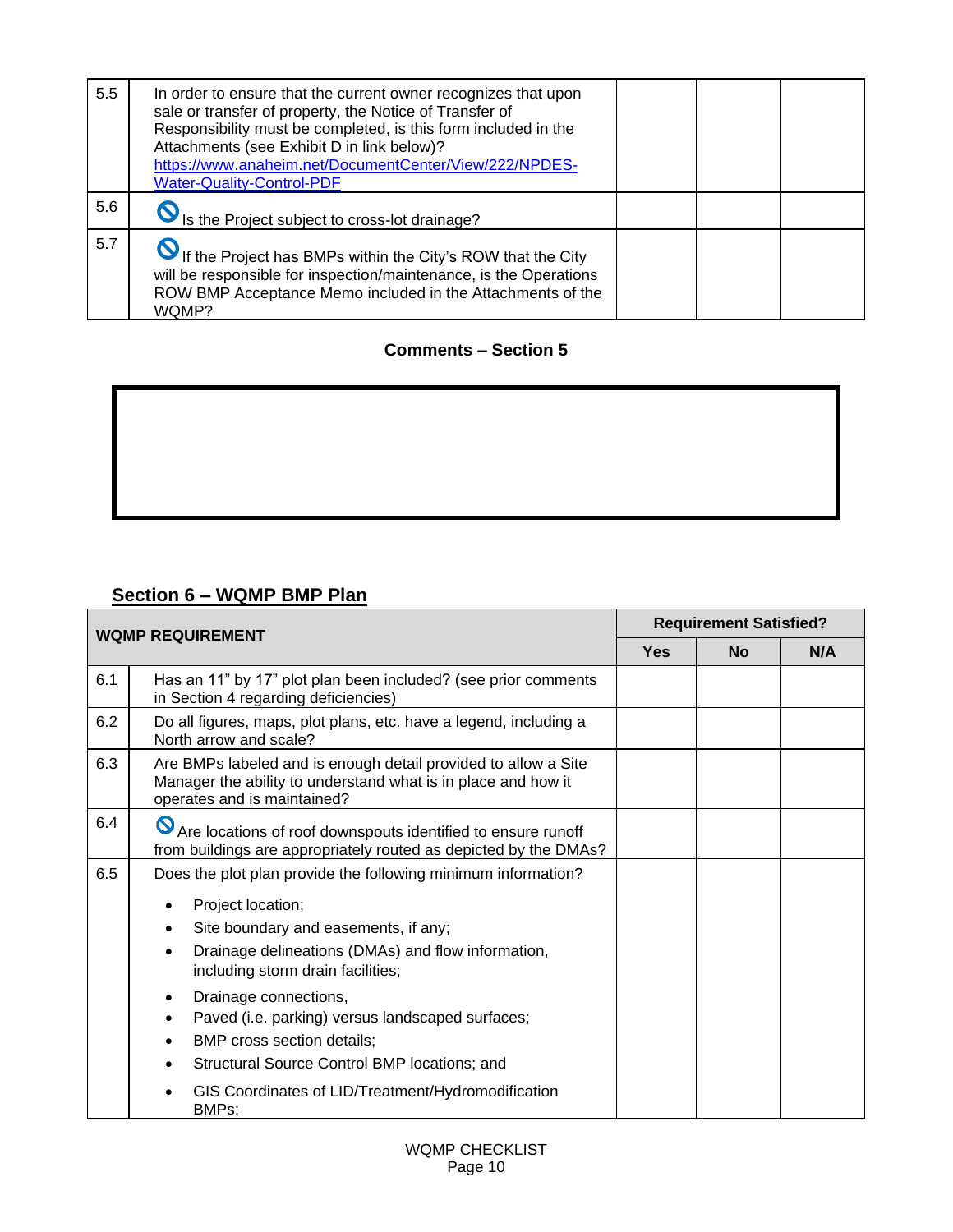| <b>WQMP REQUIREMENT</b> |                                                                                                                                                                                                                                                                      | <b>Requirement Satisfied?</b> |           |     |
|-------------------------|----------------------------------------------------------------------------------------------------------------------------------------------------------------------------------------------------------------------------------------------------------------------|-------------------------------|-----------|-----|
|                         |                                                                                                                                                                                                                                                                      |                               | <b>No</b> | N/A |
| 6.6                     | Does the storm drain and BMPs follow the elegant and efficient<br>design criteria detailed in the City's BMP Design Guidelines and<br><b>WQMP Template?</b>                                                                                                          |                               |           |     |
| 6.7                     | S Is the project grading plan consistent with WQMP plot plan?                                                                                                                                                                                                        |                               |           |     |
| 6.8                     | O Do the grading plans have the following note if infiltration<br>BMPs are proposed: "During the construction phase of this<br>project, the infiltration system shall be physically<br>separated/protected from runoff and/or any other<br>material/liquid/debris."? |                               |           |     |

# **Section 7 – Educational Materials**

| <b>WQMP REQUIREMENT</b> |                                                                                                                                                                                                                                                                        | <b>Requirement Satisfied?</b> |    |     |
|-------------------------|------------------------------------------------------------------------------------------------------------------------------------------------------------------------------------------------------------------------------------------------------------------------|-------------------------------|----|-----|
|                         |                                                                                                                                                                                                                                                                        | Yes                           | No | N/A |
| 7.1                     | Are all applicable educational materials that will be used by the<br>project identified, including reference to Orange County<br>Watershed websites where the brochures or BMP fact sheets can<br>be found (do not include brochures as an Attachment in the<br>WQMP)? |                               |    |     |

#### **Comments – Section 7**